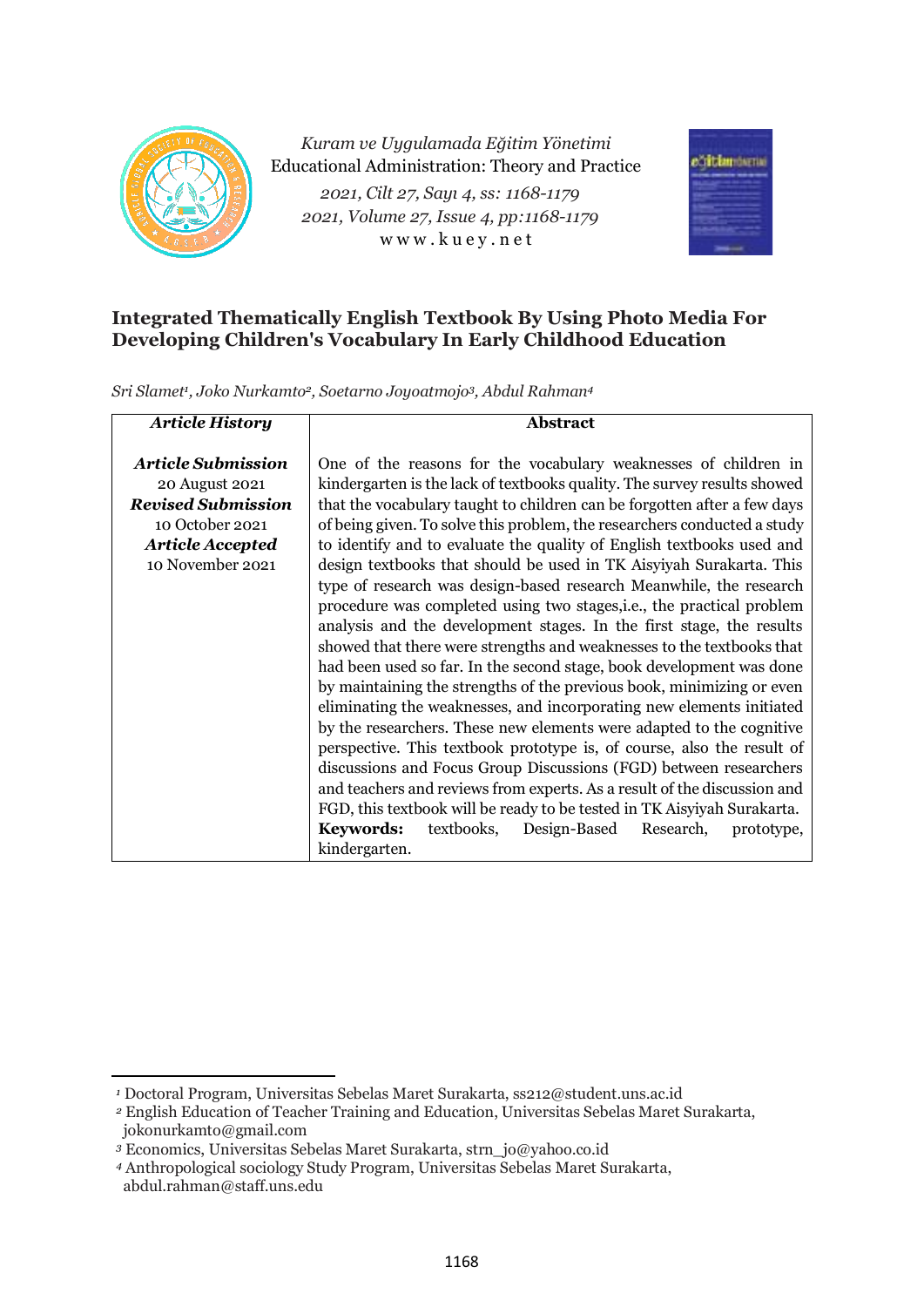#### **1. Introduction**

Learning English as a foreign language in Indonesia has long been provided at the Early Childhood Education (PAUD) level as additional learning. Hopefully, it can be an exciting learning. Hence, English is given to the children using various methods to understand the materials presented by the teacher. One of the issues that are focused on learning English is vocabulary mastery. Vocabulary mastery is essential because, without vocabulary, children cannot understand the meaning of certain words and cannot communicate them to others. So far, children in some kindergartens showed weak vocabulary. Some examples of weak vocabulary mastery can be viewed from several surveys conducted by researchers.

The early survey was conducted at TK Aisyiyah III Sumber, TK Aisyiyah Sidodadi, TK Aisyiyah 13 Baluwarti TK Aisyiyah 39 Kratonan, and TK Aisyiyah 41 Tegal Harjo Surakarta, Central Java, Indonesia. From the five observations taken purposively, it was revealed that the children's ability to remember vocabulary that had been taught previously was still weak. The point is that when children were tested to repeat the previous vocabulary. Most of the students had forgotten those previous words. Therefore, it was necessary to explore efforts to overcome the weaknesses. Several factors cause the weaknesses of their vocabularies. Some of these factors were: 1) English was only given as an extra-curricular in kindergarten. 2) Using textbooks as learning media was only provided for practicing coloring, thickening, and writing letters. Meanwhile, vocabulary repetition was rarely taught. 3) Most of the teachers who taught English did not have an English education background. 4) Parents were not involved in introducing English to children.

Inkindergarten, teachers have introduced English to children for a long time because it is believed that vocabulary is necessary to develop the ability to communicate with other people. According to Hurlock (1983: 231), "children aged four to five years are in the period of rapid development in speaking in terms of vocabulary," mastering word pronunciation and combining words into sentences. In addition, the development of language skills is one of the main challenges in early childhood and plays a significant role in children's social development. Children with low language proficiency levels are frequently rejected by their peers (Van der Wilt et al., 2016: 807, 2018: 247). Therefore, the development of language skills should be promoted at a young age, and education may play an essential role in this stage (Conti-Ramsden & Durkin, 2012: 384).

Teachers have an essential role in children's language development in early childhood education. These roles include planning various activities and developing multiple media to attract children's interests and make them excited to learn (Obiweluozo & Melefa, 2014: 147-155). The involvement of teachers in developing language skills in kindergarten aims that children can express thoughts through simple language appropriately, communicate effectively, and increase children's interest to speak well (Soemantri, 2006: 6). The learning delivered by the teacher cannot be separated from the use of media. Media is no longer considered only as a teaching-learning tool but part of the children's social and cultural environment. Teachers and schools need to develop interdisciplinary projects due to the lack of a specific discipline dedicated to media literacy (Cappello, 2019).

Textbooks are the critical handbooks in the learning process in Early Childhood Education Programs (PAUD). According to Nasution (2010: 103), textbooks teach materials produced by an author or a team of authors compiled based on the applicable curriculum or curriculum interpretation. According to Hutchinson and Torres (1994: 315-328) and Parceval and Ellington (1984: 35), textbooks are a vital and positive part of learning. Richards (2001: 223) also explained that learning activities would not impact well without textbooks because the textbooks contain rules and syllabus in written form. Furthermore, the textbooks can guarantee that children in different classes will obtain equal material and be evaluated in the same way. Hopefully,the textbook can be explored as a learning resource and learning media. According to Depdikbud (1983: 12), learning sources are everything that becomes a means for someone to learn something. Learning resources include messages, people, materials, tools, techniques, and backgrounds (AECT, 1994).

In general, learning media is a tool for the teaching and learning process. According to Briggs (1977: 87), learning media is a physical means of conveying learning material such as books, films, videos, etc. Furthermore, according to the National Education Association (1969: 6), learning is communication media in a print form, including technology hardware, and also English textbooks. If the book is well designed, the book can develop the four expected language skills. According to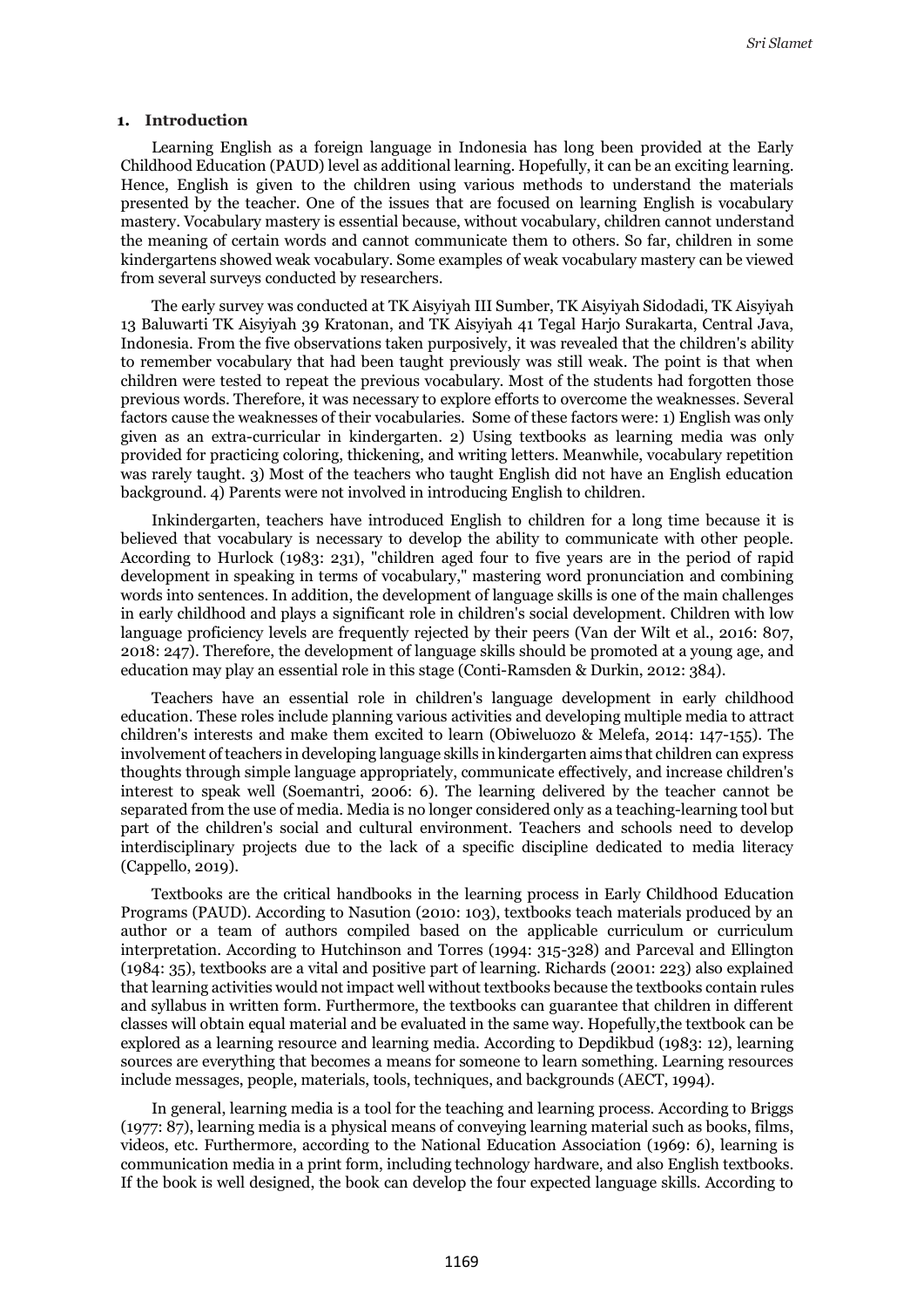other researchers, a qualified English textbook includes four language skills: listening, speaking, reading, and writing (Stoffelsma et al., 2017: 98). Based on this summary, it can be concluded that a textbook is a handbook in learning that contains knowledge of the analysis results of the curriculum in written form.

Several studies from the research results revealed that textbooks have several advantages. Some of these advantages are a tool to standardize teaching materials in general in language learning at a certain level (Zohrabi et al., 2014: 95); practical tools in learning (Aydin, 2012: 1093- 1106; Charalambous, Hill & Ball, 2011: 441-463; Srakang & Jansen, 2013: 54); the primary source of teaching materials presented systematically and equipped with an established method (Delen & Tavil, 2010: 692-697; Srakang & Jansen, 2013: 54; Yilmaz & Aydin, 2015: 110-114); technical indicators to achieve predetermined learning goals (Srakang & Jansem, 2013: 54; Zohrabi, Sabouri & Kheradmand, 2014: 95); and the basic framework and learning syllabus (Aydin, 2012: 1094; Charalambous, Hill & Ball, 2011: 178; Srakang & Jansen, 2013: 50).

The government has made concessions for schools to make policies regarding learning in PAUD. This policy causes the learning process and textbooks have been handed over to the agency. The impact of this policy is that English language learning should be suitable for the students. From this impact, it is not surprising that numerous English textbooks are offered to schools commercially and used in these kindergartens.

This study concludes that the existing English textbooks could not improve children's vocabulary based on the data. Therefore, it is necessary to solve the problems. By various considerations, there are initiatives to develop the English textbooks expected to improve children's vocabulary and align to the condition of the children in Surakarta.

Various studies regarding the effect of photos on vocabulary mastery had also been found. The results of the research conducted by Izumi et al. (2017: 45) entitled Japanese and Korean Kindergarteners Perspective of Play using Photos aimed to test the mindset of kindergarten children in Japan and Korea by playing photos and to reveal why their photos reflect the play situations. The other results of the analysis were from Byrnes and Wasik (2015: 243). It indicated that photography could be an outstanding education in early childhood classes.

From the phenomena mentioned in the background, the problem formulations are:

- 1. How are the availability and quality of the English textbooks used in kindergartens?
- 2. How is the design of thematic English textbooks integrated with the photo media?

#### **2. Method**

The type of research used in this research was Design-based Research (DBR). This research type focuses on cyclic processes for designing, developing, and evaluating integrated thematicbased English textbooks. The existing problems need to be identified, defined, and formulated through collaboration between researchers and practitioners (Reeves, 2006; Plomp & Nieven, 2007: 15-16; Kelly, 2004: 115-128).

In the practical problem analysis stage, the researchers analyzed the textbooks used at Aisyiyah Kindergarten in Surakarta. This analysis determined the strength and weaknesses of each book, which was conducted from various points of view. These multiple points of view were learning objectives, themes, pictures/illustrations, language models, language skills, and activities and assignments.

In this stage, the method used was the exploratory qualitative method. The techniques used to collect guided written reflection data with English teachers were selected purposively and passive participant observation of teachers teaching English in the classroom. Document analysis was completed on English textbooks used in learning. Meanwhile, interviews were conducted using first-order understanding and second-order understanding techniques (Sugiyono, 2008: 14). This interview was done with the English teachers. Focus Group Discussion was conducted involving English teachers and Regional Leaders of Aisyiyah Surakarta in Primary and Secondary Education (DIKDASMEN).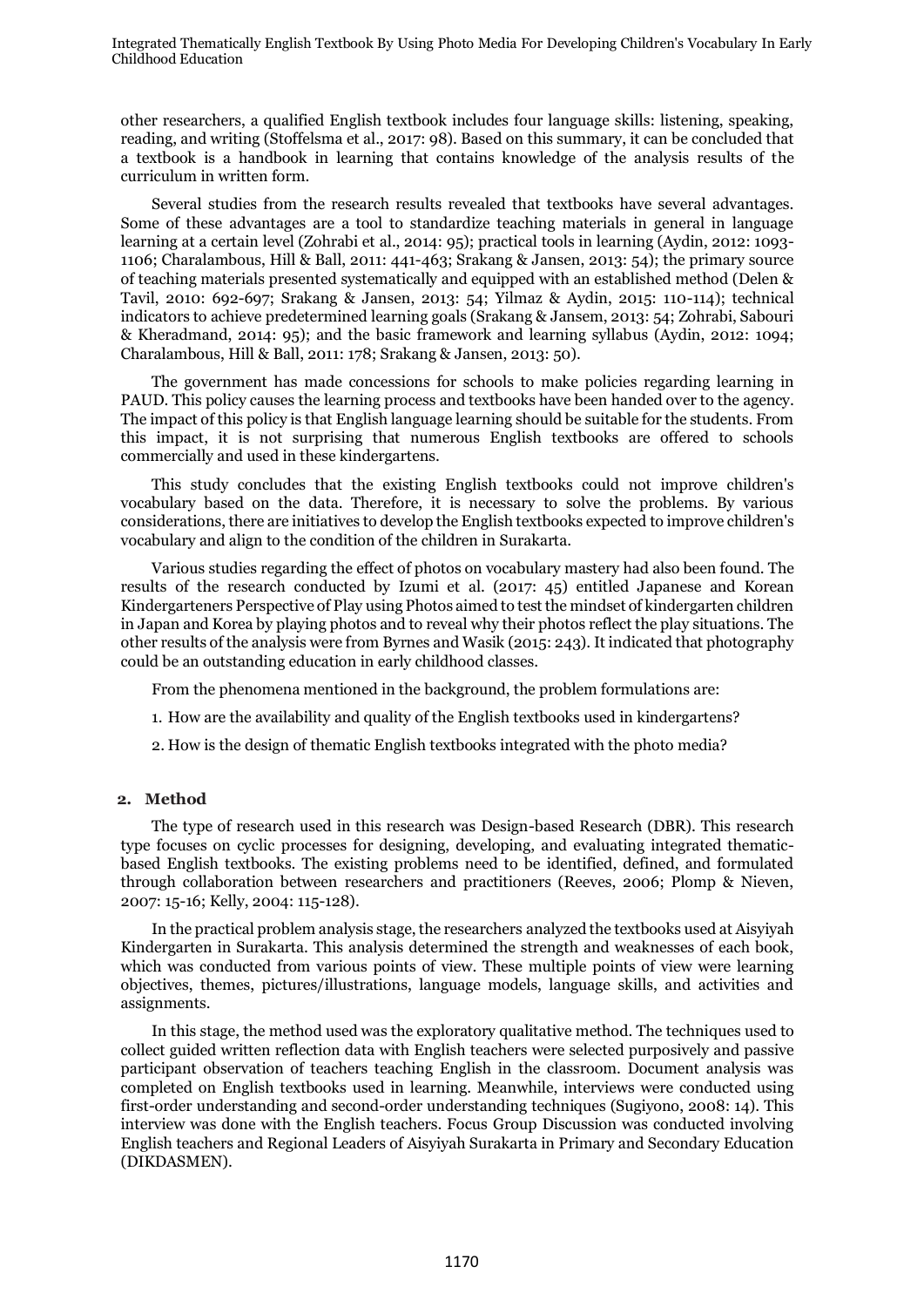The research was conducted outside and inside Aisyiyah's kindergarten in Surakarta in the practical problem analysis stage. The activity undertaken by the outside kindergarten was the survey on learning English with the kindergarten headmaster. In addition, researchers also held focus group discussions. The research activity in kindergarten was visiting all TK Aisyiyah that consisted of TK Aisyiyah Sumber 2, TK Aisyiyah Baluwarti, Pasar Kliwon, TK Aisyiyah 39 Kratonan, Serengan, TK Aisyiyah 41 Tegalharjo, Jebres, and TK Aisyiyah 31 Sidodadi, Laweyan.

The research subjects were educational stakeholders at the Aisyiyah Kindergarten in Surakarta. Researchers employed the concept of Miles and Huberman (1984) to determine the issues. There are 60 Aisyiyah Kindergartens in Surakarta, and 20 of them provide English to their students. In learning English, Aisyiyah's kindergarten used nine textbooks. These nine textbooks were sorted based on the similarities of the books used. Then, it resulted in the five textbooks being analyzed

The primary data of the research in the experimental problem analysis stage were information about textbooks, the quality of textbooks, and the need for textbooks at Aisyiyah Kindergarten in Surakarta. Furthermore, the sources of research data were obtained from informants (English teachers and school principals), events (learning English in the class), and documents/artifacts in the form of documents from clinical observation and English textbooks.

There were three techniques for checking the validity of the data in this study. The three techniques were (1) triangulation of data sources, data collection methods, and theory, (2) member checks, and (3) peer debriefing. These techniques were applied to ensure that the data collected can be justified. These techniques could complement each other to support the required data.

In data analysis, researchers used the constant comparative method (Babbie, 2004: 372). The method included four steps:(1) identifying the results of textbook analysis and making an inventory of various things related to the advantages and disadvantages of the textbook, (2) sorting and classifying the data obtained in the book, (3) relating various issues to the integrated thematic material that used in learning in kindergarten, and (4) compiling the need for integrated thematic textbooks with photo media.

This development stage aimed to develop integrated thematic English textbooks with photo media with a cognitive perspective. The contents of this textbook also covered six aspects of development for early childhood. The six aspects are elements of religious and moral values, psychomotor skills, language, cognitive, social, emotional, and art. Furthermore, this textbook also applied four language skills, listening, speaking, reading, and writing. The skills in language training were also constructed from simple exercises to more complex activities. The textbook is expected to solve the problems recently (Amiel & Reeves, 2008: 35; Herrington, 2006: 4; Plomp & Nieveen, 2007: 24).

There were several steps in developing the textbook. Some of these steps were as follows. 1) The compilation of draft in integrated thematic textbooks with photo media. In the drafting phase of textbooks, researchers designed textbooks based on needs analysis and discussion. The design of the book was based on the principles of cognitive learning. In cognitive learning, a person would learn by using his abilities through the process of thinking and remembering (Ormrod, 2008: 61- 67; Schunk & User, 2012: 337). Meanwhile, aspects that could be implemented include developmentally appropriate practice, echolalia/repetition, monologue, dialogue, command and request, and question and answer. Moreover, the difficulty levels in the books were graded from easy to more complex level of difficulty. 2) Expert judgment. There were eight experts as expert judgment to assess the textbooks produced. The eight expert judgments were taken from experts in media, experts in material development, experts in Early Childhood Education, and an expert in English. 3) Revised textbook draft. Revision of textbook drafts was conducted based on input from expert judgments and book users. Improvements in the draft could be in the form of reduction or addition of existing material. Of course, these improvements were still adhering to the construct signs from the books that had been designed. In this research, the output from the development stage is a draft textbook that has been revised.

# **3. Results and Discussion**

# **3.1 The recent availability and quality of English textbooks in kindergarten**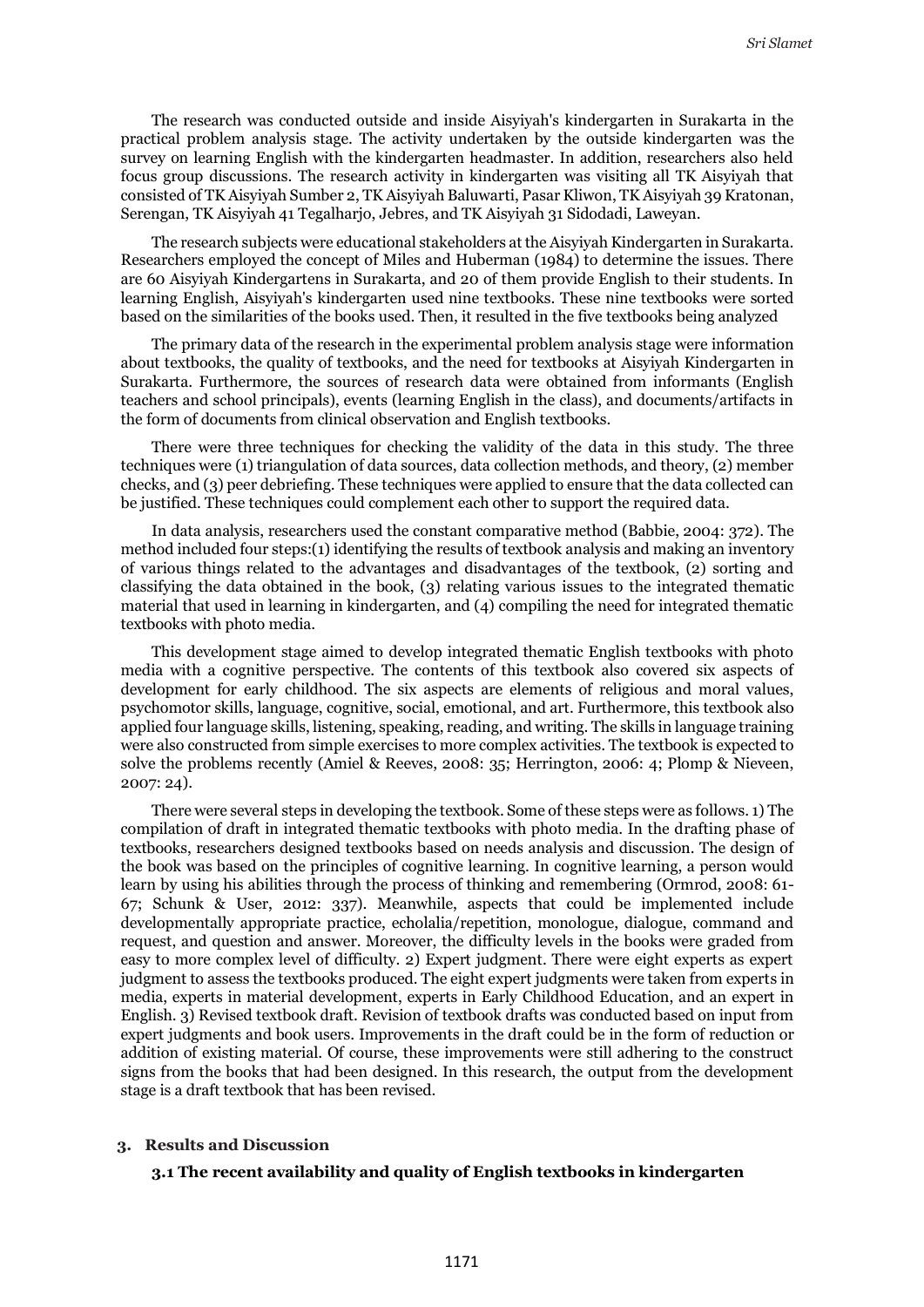Based on the findings, the kindergarten principals who have an extra English curriculum take the initiative to use textbooks based on the children's needs. The data on the English textbooks used in TK Aisyiyah Surakarta based on the representation of the book models are as follows.

| N <sub>o</sub> | <b>Textbook Name</b>                                                          | <b>Author</b>                        | Year | Publisher                         | <b>User</b>                                            |
|----------------|-------------------------------------------------------------------------------|--------------------------------------|------|-----------------------------------|--------------------------------------------------------|
| $\mathbf{1}$ . | Mewarnai Gambar<br>(Coloring picture) &<br>Bahasa Inggris<br>(English) (MGBI) | S. Marni et<br>al.                   |      | Lingkar Media                     | Aisyiyah<br>Kindergaten,<br>Sidodadi, Pajang           |
| 2.             | $\text{Alif}(A)$                                                              | S. Marni                             |      | Penerbit<br>Bina<br>Putra Mandiri | Aisyiyah<br>Kindergaten,<br>Baluwarti, Pasar<br>Kliwon |
| 3.             | English for Fun<br>Learning (EFL)                                             | Rani<br>Nugraha<br>Ningrum,<br>S.Hum |      | (private<br>property)             | Aisyiyah<br>Kindergaten,<br>Kratonan, Serengan         |
| 4.             | English for Kids (EK)                                                         | Ana Bihasa,<br>et al.                |      | Smart Kid's                       | Aisyiyah<br>Kindergaten<br>Sumber, Banjarsari          |
| 5.             | Kamus Bergambar 3<br>Bahasa (3 Language<br>Picture Dictionary)<br>(KB3B)      | Yudhistira<br>Ikranegara             |      | Mutiara Agung                     | Aisyiyah<br>Kindergaten<br>Tegalharjo, Jebre           |

| Table 1. List of English Textbooks at TK Aisyiyah Surakarta. |  |
|--------------------------------------------------------------|--|
|--------------------------------------------------------------|--|

From the five English textbooks in kindergarten, the findings are described as follows.

| No. | <b>Aspect</b>          | <b>MGIB</b>                                                                                                                                                                                                                                     | $\mathbf{A}$                                                                                                                                                                                                         | <b>EFL</b>                                                                                                                                                                                                                                                                                                                                                                  | EK                                                                                                                                              | KB3B                                                                                                                                                                                                                                                                                                                                                     |
|-----|------------------------|-------------------------------------------------------------------------------------------------------------------------------------------------------------------------------------------------------------------------------------------------|----------------------------------------------------------------------------------------------------------------------------------------------------------------------------------------------------------------------|-----------------------------------------------------------------------------------------------------------------------------------------------------------------------------------------------------------------------------------------------------------------------------------------------------------------------------------------------------------------------------|-------------------------------------------------------------------------------------------------------------------------------------------------|----------------------------------------------------------------------------------------------------------------------------------------------------------------------------------------------------------------------------------------------------------------------------------------------------------------------------------------------------------|
| 1.  | Learning<br>objectives | - The developments<br>of language skills<br>are<br>Physichomotor<br>development,<br>skills,<br>language<br>artistic<br>development, and<br>cognitive abilities<br>of children<br>Children<br>mostly<br>use the book pages<br>to color pictures. | - The vocabulary<br>introduced deals<br>with one theme.<br>but the language<br>used is<br>Indonesian,<br>Arabic, and<br>English.<br>- There are no<br>learning and<br>learning<br>instructions given<br>in the book. | This<br>textbook<br>introduces<br>vocabulary<br>to<br>children<br>and<br>coloring exercises.<br>- It<br>sharpens<br>children's<br>vocabulary.<br>The weakness of<br>this<br>textbook<br>is<br>that there are no<br>instructions<br><sub>on</sub><br>doing<br>the<br>and<br>exercises,<br>there are two pages<br>of exercises that<br>consist of eleven<br>vocabulary words. | This textbook<br>improves<br>children's<br>vocabulary by<br>using various<br>instructions.<br>The objectives of<br>the study are not<br>stated. | - Learners will learn<br>quickly and enjoy<br>the textbook<br>because it is<br>followed by<br>pictures and<br>explanation.<br>- The vocabulary is<br>clearly described<br>so that it enriches<br>the students to<br>a lot of<br>know<br>vocabulary.<br>- It is impossible for<br>the children to<br>memorize it in a<br>short<br>time<br>each<br>because |

Table 2 The Summary of English Textbooks Analysis in Aisyiyah Kindergarten Surakarta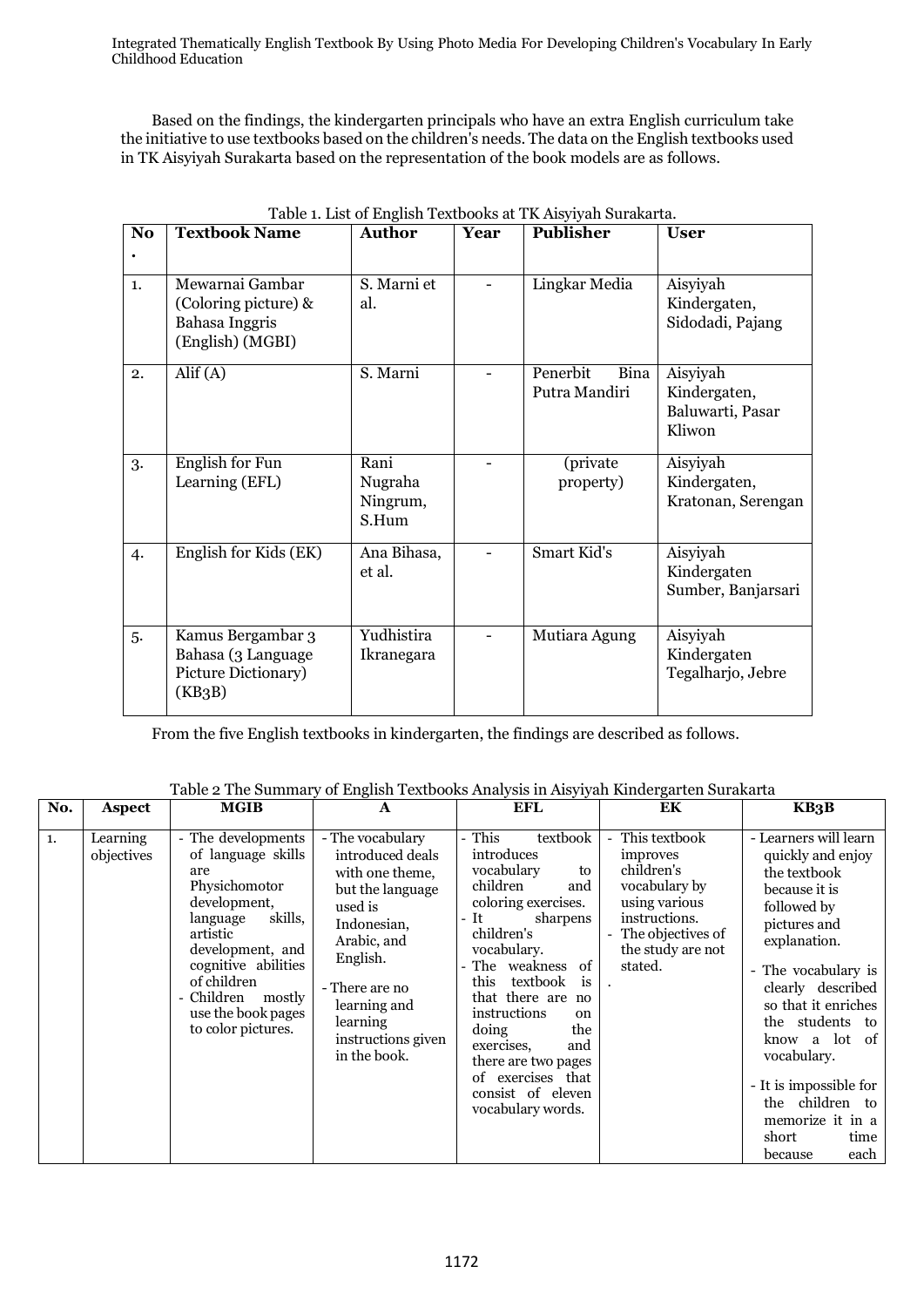|    |                          |                                                                                                                                                                                                                                                                              |                                                                                                                                                                                                                                                                                            |                                                                                                                                                                                                                                                            |                                                                                                                                                                                                                                                                                                                                                                  | sheet contains a<br>lot of vocabulary.                                                                                                                                                                                                                                     |
|----|--------------------------|------------------------------------------------------------------------------------------------------------------------------------------------------------------------------------------------------------------------------------------------------------------------------|--------------------------------------------------------------------------------------------------------------------------------------------------------------------------------------------------------------------------------------------------------------------------------------------|------------------------------------------------------------------------------------------------------------------------------------------------------------------------------------------------------------------------------------------------------------|------------------------------------------------------------------------------------------------------------------------------------------------------------------------------------------------------------------------------------------------------------------------------------------------------------------------------------------------------------------|----------------------------------------------------------------------------------------------------------------------------------------------------------------------------------------------------------------------------------------------------------------------------|
| 2. | Theme                    | The themes taken<br>are adjusted to the<br>children's<br>interests<br>and<br>conditions around<br>the children.<br>The<br>vocabulary<br>presented<br>in<br>textbooks varies.<br>of<br>the<br>Some<br>vocabulary<br>contexts provided<br>for the children<br>are out of date. | - The vocabularies<br>provided<br>follow<br>the theme and<br>children's level in<br>the kindergarten,<br>consisting<br>of<br>around<br>seven<br>vocabularies<br>$\blacksquare$<br>The vocabulary<br>is<br>only<br>given<br>about the names<br>of the days in a<br>week (one page<br>only). | $-$ The<br>vocabularies<br>presented<br>are<br>varied and easy to<br>find<br>around<br>children.<br>The<br>vocabulary<br>provided does not<br>match the themes<br>the<br>in<br>2013<br>curriculum<br>because<br>the<br>discussion is given<br>per subject. | This<br>textbook<br>$\overline{\phantom{a}}$<br>eleven<br>presents<br>themes with the<br>exercises.<br>- The vocabularies<br>provided<br>are<br>nouns, adjectives,<br>and verbs.<br>- Some vocabularies<br>do not suit the<br>conditions<br>in<br>Indonesia.                                                                                                     | Each<br>theme<br>$\overline{\phantom{a}}$<br>contains a lot of<br>vocabulary.<br>- Every vocabulary is<br>related from one<br>to another.<br>- Children are bored<br>because there are<br>other<br>skill<br>no<br>exercises such as<br>drawing, writing,<br>coloring, etc. |
| 3. | Picture/<br>Illustration | - Every page has<br>only one large<br>picture related to<br>the<br>theme<br>discussed.<br>children<br>The<br>cannot<br>understand many<br>pictures, such as<br>pictures<br>of<br>letters,<br>temples,<br>and waterfall.                                                      | The vocabulary<br>$\overline{\phantom{a}}$<br>that appeared on<br>image<br>the<br>is<br>slightly oversized<br>and in blue.<br>There<br>is<br>no<br>variation in<br>the<br>image<br>that<br>appears.                                                                                        | The color of every<br>page of the book is<br>black and white.<br>Unconnected<br>words follow some<br>pictures<br>because<br>these words<br>are<br>the<br>used<br>as<br>children's exercise<br>to bold or write<br>words.                                   | Thereare<br>large<br>$\overline{\phantom{a}}$<br>pictures<br>and<br>simple<br>writings<br>that can attract<br>children,<br>especially if there<br>are repetitions of<br>certain words that<br>children<br>make<br>happy.<br>- Pictures that were<br>small in size will<br>make<br>them<br>difficult<br>for<br>children<br>to<br>their<br>remember<br>vocabulary. | - The pictures show<br>bright<br>coloring<br>captivates<br>and<br>children's appeal.<br>- The image is also<br>seen with<br>the<br>background of the<br>Indonesian,<br><b>British and Arabic</b><br>flags.<br>Some images are<br>unclear and too<br>crowded.               |
| 4. | Language<br>Model        | Vocabularies that<br>are formed from<br>commands in the<br>textbooks<br>make<br>children able to<br>and<br>read<br>remember them.<br>will<br>make<br>the<br>children<br>bored<br>and less creative<br>because there are<br>only<br>two<br>instructions<br>for<br>activities. | - Not given                                                                                                                                                                                                                                                                                | - This textbook does<br>not give<br>instructions on<br>doing the<br>questions.                                                                                                                                                                             | The variation of<br>instructions<br>is<br>beneficial<br>for<br>children<br>in<br>increasing<br>their<br>vocabulary.<br>The commands<br>given<br>to<br>the<br>strengthen<br>vocabulary are not<br>appropriate.                                                                                                                                                    | Children<br>do<br>not<br>practice using the<br>language.                                                                                                                                                                                                                   |
| 5. | Language<br>Skill        | - Reading<br>$\&$<br>writing                                                                                                                                                                                                                                                 | - Reading                                                                                                                                                                                                                                                                                  | - Listening<br>dan<br>writing                                                                                                                                                                                                                              | Listening,<br>speaking, reading<br>& writing.                                                                                                                                                                                                                                                                                                                    | - Reading                                                                                                                                                                                                                                                                  |
| 6. | Activities<br>and        | Coloring pictures<br>and bold writing.                                                                                                                                                                                                                                       | Reading<br>the<br>vocabulary                                                                                                                                                                                                                                                               | - Imitating writing,<br>writing the                                                                                                                                                                                                                        | Activities in the<br>of<br>form                                                                                                                                                                                                                                                                                                                                  | Memorizing<br>vocabulary                                                                                                                                                                                                                                                   |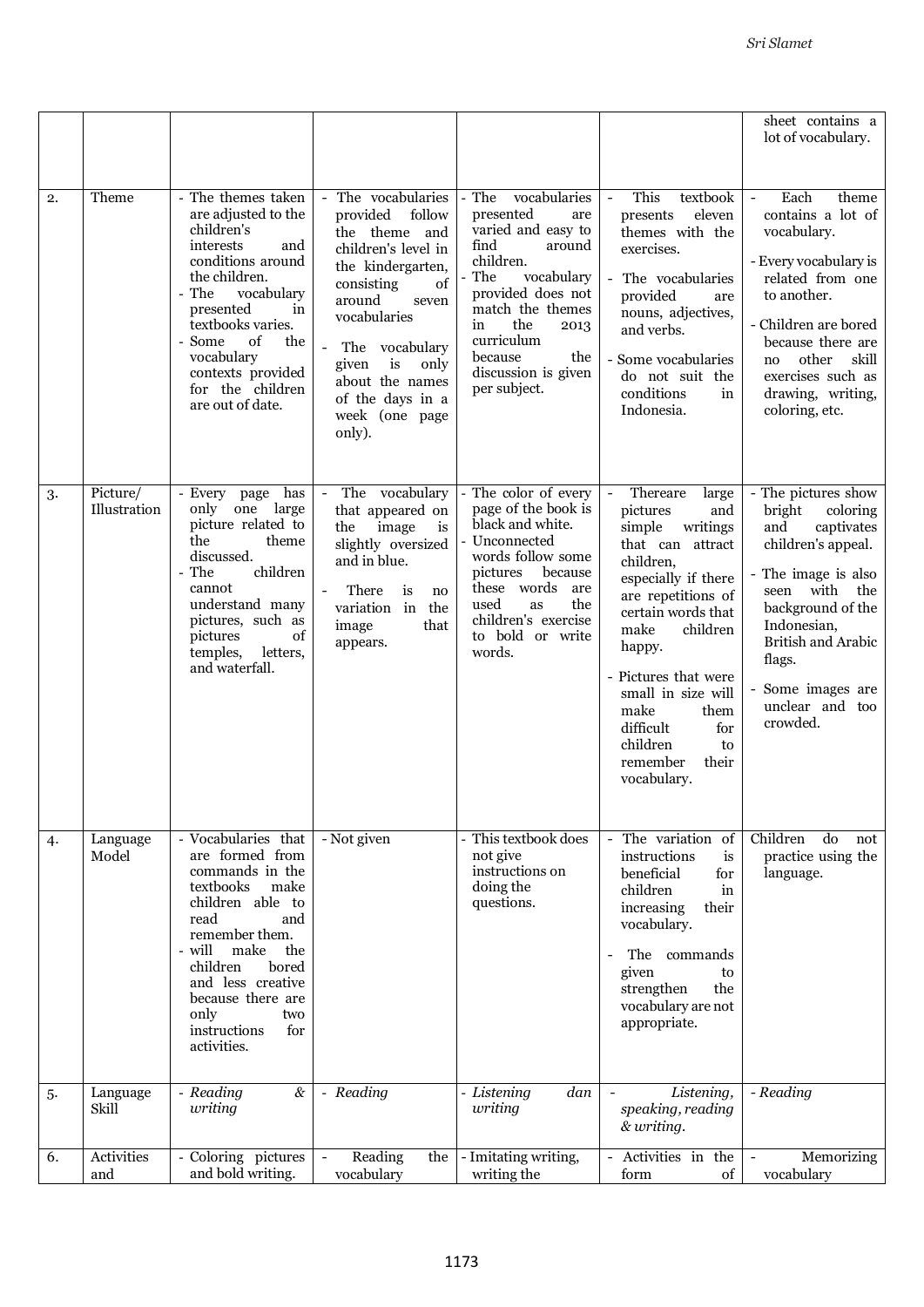| Assignmen<br>ts | - Due to the lack of<br>variety<br>in<br>this<br>activities,<br>makes<br>textbook<br>children<br>the<br>bored. | the<br>related to<br>names of the day. | numbers, coloring,<br>connecting the<br>words and<br>pictures, circling,<br>cutting and<br>pasting, taking<br>pairs, and<br>drawing.<br>- Speaking and<br>reading skills are<br>not taught | connecting<br>symbols<br><b>or</b><br>with<br>pictures<br>writing,<br>imitating/writing<br>letters,<br>thickening,<br>coloring pictures,<br>looking for traces,<br>connecting<br>writing<br>with<br>characters<br>that<br>symbolize, pairing<br>objects according<br>to their partners,<br>saying<br>rhymes,<br>counting<br>with<br>pictures/objects,<br>saying the name<br>the<br>of<br>day,<br>grouping objects<br>according to the<br>way the<br>child<br>knows,<br>sequencing<br>the<br>pattern,<br>mentioning<br>the<br>objects,<br>various<br>circling, filling in<br>the<br>dots,<br>completing<br>the<br>letters,<br>drawing<br>lines,<br>reading,<br>completing<br>designs based on<br>instruction<br>the<br>and putting ticks<br>and crosses. | according to the<br>theme given |
|-----------------|----------------------------------------------------------------------------------------------------------------|----------------------------------------|--------------------------------------------------------------------------------------------------------------------------------------------------------------------------------------------|---------------------------------------------------------------------------------------------------------------------------------------------------------------------------------------------------------------------------------------------------------------------------------------------------------------------------------------------------------------------------------------------------------------------------------------------------------------------------------------------------------------------------------------------------------------------------------------------------------------------------------------------------------------------------------------------------------------------------------------------------------|---------------------------------|
|-----------------|----------------------------------------------------------------------------------------------------------------|----------------------------------------|--------------------------------------------------------------------------------------------------------------------------------------------------------------------------------------------|---------------------------------------------------------------------------------------------------------------------------------------------------------------------------------------------------------------------------------------------------------------------------------------------------------------------------------------------------------------------------------------------------------------------------------------------------------------------------------------------------------------------------------------------------------------------------------------------------------------------------------------------------------------------------------------------------------------------------------------------------------|---------------------------------|

# **3.2 Need Analysis**

In this research, a need analysis is all the activities conducted by the researchers to identify and collect data in the field. This activity was related to the need for English textbooks used in TK Aisyiyah Surakarta. The techniques used by researchers in analyzing these needs were document analysis and discussion. In detail, the description of the need analysis results is as follows.

# a) Learning Objectives

Based on the findings in the field, the objectives of learning English in TK Aisyiyah Surakarta varied. The results showed that the school introduced English because the school wanted to teach English to children, introduce the English vocabulary, and introduce the book media to children in the kindergarten. This opinion was strengthened by N, who stated that although English was only given as an introduction, the purpose of English textbooks needed to clarify language mastery in children.

# b) Themes

The findings in the field indicated that the themes in the textbook were themes that referred to government/central references. However, the sub-themes taught were taken from the conditions and situations in the environment around the children and the school. Children would become familiar and closest to their everyday life.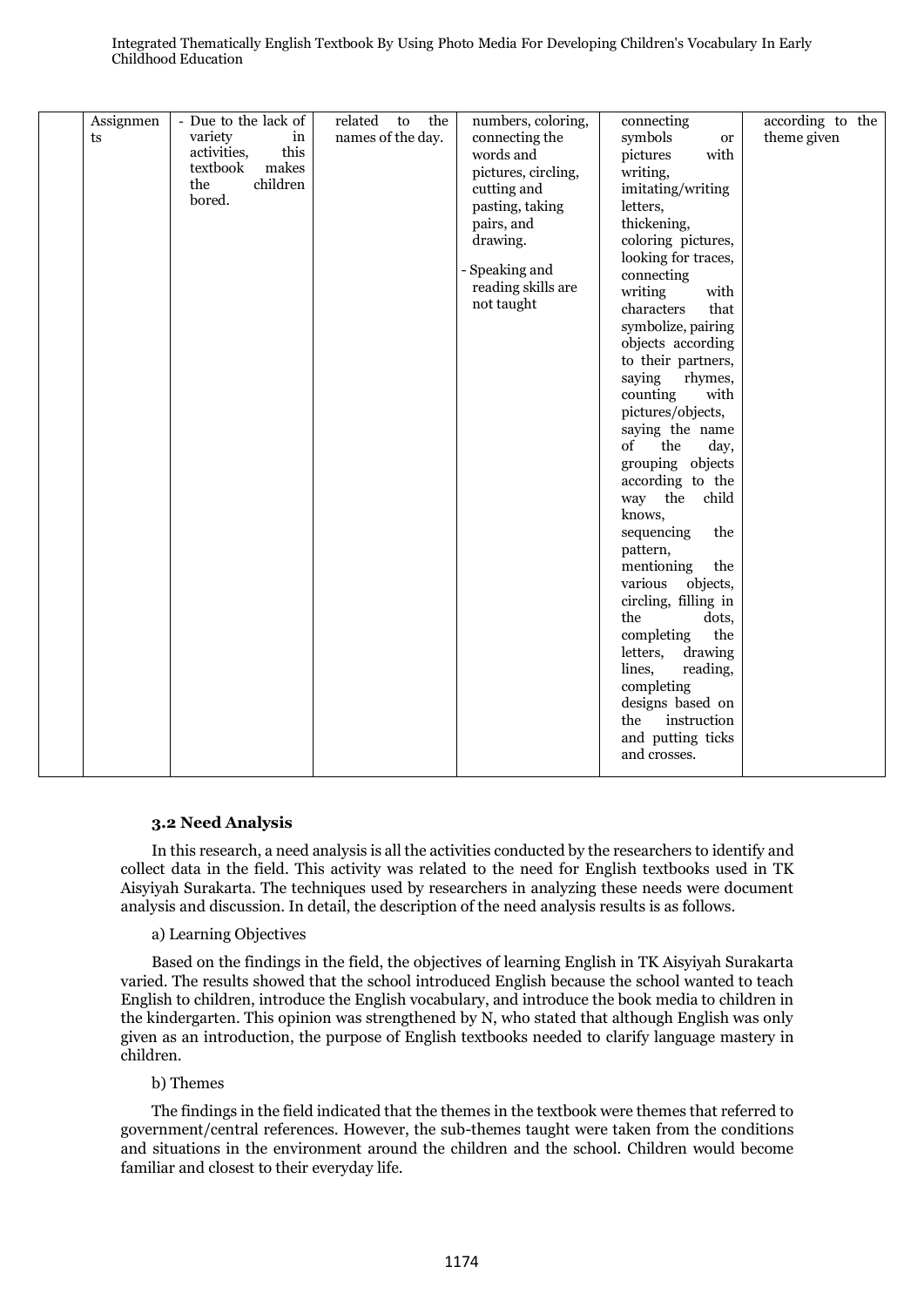#### c) Images / illustrations

The findings in the field indicated that the desired English textbook images/illustrations for kindergarten children are as follows. The first finding related to the desire for images to be replaced by photographs. The second finding showed that the textbooks used colorful pictures. This statement is supported by T, who said that the book is expected to have a colorful image in the illustration of the vocabulary. It would be better if it uses a photo.

Meanwhile, RI replied that to improve learning, the pictures in the textbook are made to be larger, colorful, and attractive. Furthermore, there is a need for a black and white page. These pages can be used for coloring.

#### d) Language Model

The findings in the field showed that the language model used in the exercise instruction is almost the same. The sentence instructions start from the easiest/simplest ones to the more difficult/complex exercises. In addition, efforts are made to make children independent. The activities in the books also need repetition. It is like what RA stated that the instructions in the textbook require repetition. The repetition here is intended so that the vocabulary is attached to the children.

### e) Language skills

Data in the field showed that language skills in textbooks include four skills: listening, speaking, reading, and writing. This statement was expressed by A, T, RA, N, RI. They also said that the four language skills should be given to students, even though the percentage portions are different. These linguistic skills start from listening to speaking, followed by reading to writing. These four skills are given because language learning required learning all skills even though the percentage is different.

#### f) Activities and assignments

The facts in the field were found that the activities and assignments should be given to developing six aspects of child development. This fact was said by A, T, RA, N, and RI. They stated that the exercises/assignments in textbooks have to develop children's six aspects of development.

# **3.3 Development of Solutions.**

The HAPPY THINKING textbook is believable can overcome children's weak vocabulary. This textbook has a close relationship with cognitive development. Integrated thematic texts containing thematic learning characteristics can optimize the implementation of thematic learning (Prastowo, 2013: 297). This book uses an approach that connects several aspects of integrated learning materials (Fogarti, 1991: 75). Children will be actively and pleasantly involved because learning is interconnected among several elements (Belawati, 2003: 12; Hatch & Brown, 1995: 372-392). One of the approaches that can be used is the cognitive approach to optimize learning meaningfully. A cognitive approach is a learning process that occurred internally in the brain, including perception, understanding, thinking, memory, and attention (Wolff, West, Farmer, 1991: 4). In this cognitive perspective, children learn is determined by the stages of individual development and age changes (Piaget, 1988: 76). Cognitive approaches can help children to understand vocabulary optimally by using five aspects. The five aspects are that 1) Developmentally Appropriate Practice (DAP), 2) echolalia/repetition, 3) monologue, 4) comment and request, and 5) questions and answers.

The first aspect of integrated thematic textbooks in understanding vocabulary is Developmentally Appropriate Practice (DAP). DAP is the design of learning activities that have to be adapted to the children's level of development. Thematic textbooks integrated with photo media can improve children's vocabulary mastery if the book is based on exercises that are appropriate for children's development (DAP) (Richards, 2001: 223; Cunningsworth, 1995: 136; Tomlinson & Masuhara, 2013: 11; McDonough, Shaw & Masuhara, 2013: 235). These DAP exercises include knowledge of written and spoken languages, developing literacy, improving communication between friends and teachers, and developing children's self-confidence. The activities provided in the book must also consider the individual development stage and the children's age (Piaget, 1991: 4). Likewise, the level of difficulty in the textbook also needs to be adjusted to the children's ability. If this concept is applied in textbooks, children's vocabulary mastery can increase.

The second aspect of integrated thematic textbooks in understanding vocabulary is the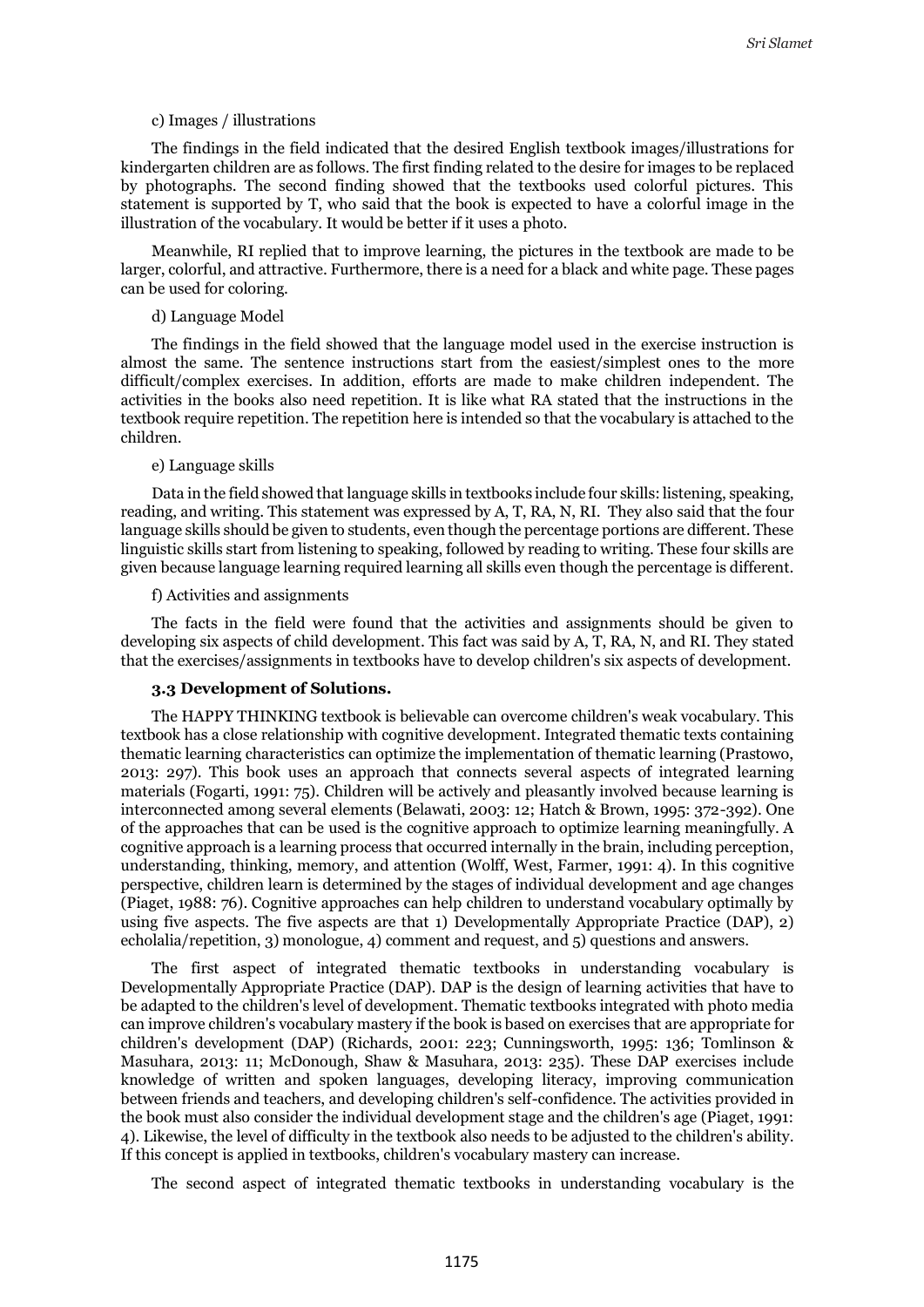application of echolalia/repetition. Repetition/repetition is repeating the other person's conversation. This repetition is a way for children always to remember the vocabulary that has been given. This activity is the easiest way for children to do. It is known that the ability to repeat or imitate is given to humans from birth (Field, Woodson, Greenberg & Cohen, 1982: 179-181). In this independent way, neurons become active when learning about the same things (Arbib, 2005: 329). For learning in kindergarten, the imitated vocabulary should adjust them (Williams, 1983: 252). The vocabulary refers to the objects they often see. The more often children see these objects, the more attached the language they will learn.

The third aspect of integrated thematic textbooks in understanding vocabulary is the application of monologues. A monologue is elf-talk. Monologues in the books are intended for children to learn how to speak and write correctly. In the monologue, the teacher's explanation and voice start from the beginning to the end of the lesson (Nesari, 2015: 642-647). This monologue can be said inwardly. This process can also occur when children read and write silently (Ivanova, Horton, Swets, Kleinman, & Ferreira, 2020; Schauer, 2019). This process will strengthen the children's memory in memorizing vocabulary. The examples of monologue in children's activities are writing the vocabulary, thickening the letter, connecting words with symbols that symbolize them, etc.

The fourth aspect of integrated thematic textbooks in understanding vocabulary is comment and request. Comment and requests are a form of interaction between children and other people. Comment and requests or are given in the book in the conversation exercises and orders. Conversation exercises are intended for the children to express their ideas regarding what they are feeling. Meanwhile, requests can be seen when the children ask the other person to do something. Commands to do something also appear when children give instructions to their friends to do what they ask. Comments and requests can also come up in the dialog (Sybing, 2021). Barekat and Mohammadi (2014: 353-362) said that dialogue can significantly assist children's speaking skills. The teacher's role in understanding dialogue and the discussion between children is vital (Teo, 2016: 47-60; Rapanta & Christodoulou, 2019). The dialogue and discussion can grow children's vocabulary either directly or indirectly.

The fifth aspect in the integrated thematic textbooks in understanding vocabulary is the application of question and answer. Questions and answers are given concerning questions that can be answered directly related to the text and associated with the culture of the students (Beerwinkle & McKeown, 2021). This question and answer also appear in the textbooks when the teachers give instructions to their students. After delivering the material, the teachers usually do this question and answer, usually when asking children about material that has not been understood. This question and answer are believed to improve children's memory (Henry & Roediger, 2018: 116-122). In addition, the question and answer appear at the opening and closing. During the opening activity, the question and answer appear in the warming up stage. In this activity, the teachers usually repeat the previous lesson using question and answer. This activity also occurs in recalling/repeating material. The action in identifying is asking about the impressions of the studies that have been conducted from morning to that time. In addition, questions and answers can also describe the children's abilities (Florensa, Bosch, & Gascon, 2020). In question and answer, children use their vocabulary actively. The habit of using this vocabulary will increase the number of new vocabularies that children have.

#### **4. Conclusion**

It is known that one of the weaknesses of children in learning English is to increase their vocabulary. Vocabulary can be learned through textbooks used in schools. Textbooks, as the primary reference in learning, are an essential source of successful knowledge. The more quality textbooks that are given to children, the better the results they will achieve. On the other hand, the less quality the books used are, the less good the expected results will be. Problem analysis was completed on English books used in kindergartens in Surakarta. The research dealt with learning objectives, themes, pictures/illustrations, language models, language skills, and activities and assignments. The analysis results showed that there are still gaps in the textbooks. Textbooks need to be created to solve this problem. The need for readers is constructed based on the results of textbook analysis, the results of discussions with English teachers, and the results of reviews by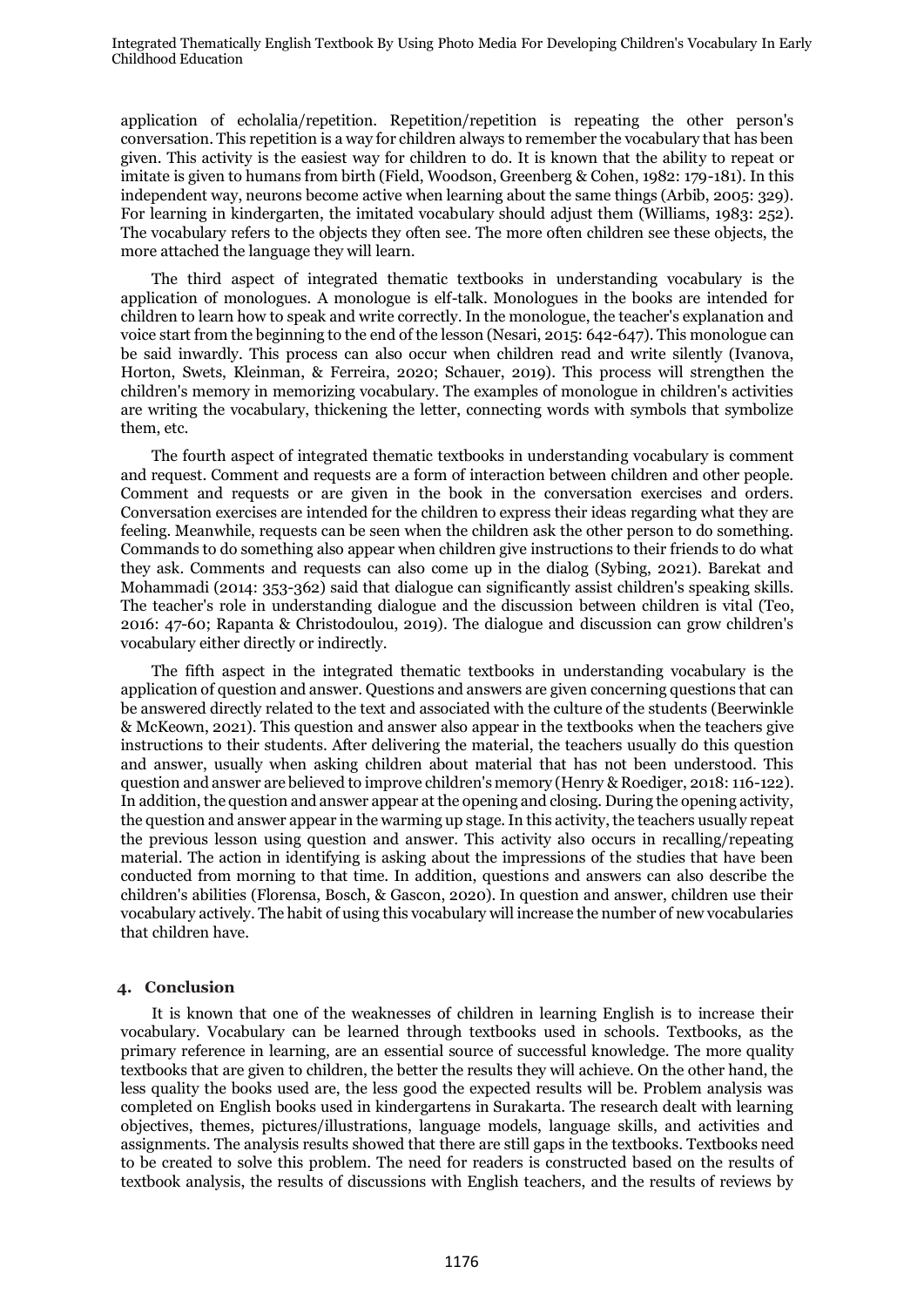experts. The results of the meeting and examination are constructed in a textbook based on the cognitive theory initiated by Piaget and Bruner. The distinctive feature of this product is that the children's vocabulary is by concrete objects (in the form of photos) and is easily found in the environment, incorporates the four language skills (including pronunciation), covers six aspects of child development, and is based on the characteristics of child development (DAP). Textbook product that has been mutually agreed is ready to be tried out for children's learning in kindergarten.

# **References**

AECT. (1986). Definnisi teknologi pendidikan: Satuan tugas definisi dan terminology AECT. Terj. Yusuf Miarso. Jakarta: Rajawali

Arbib, A.M., Gasser, B., & Barrès, V. (2013). Language is Handy but is it Embodied? Neuropsychologia. DOI:10.1016/j.neuropsychologia.2013.11.004

Aydin, S. (2012). A review of research on facebook as an educational environment. Educational Technology Research and Development, 60, 1093–1106. https://doi.org/10.1007/s11423-012-9260- 7.

Barekat, B., & Mohammadi, S . (2014). The Contribution of the Teachers' Use of Dialogic Discourse Pattern to the Improvement of the Students' Speaking Ability. Social and Behavioral Sciences. Volume 98, May, p.p. 353-362. https://doi.org/10.1016/j.sbspro.2014.03.426

Beerwinkle, A. & McKeown, D. (2021). An Analysis of Reading Comprehension Questions in Kenyan English Textbooks. Tech Know Learn. p.p. 429–441. https://doi.org/10.1007/s10758-021-09502-9.

Belawati, T. (2003). Pengembangan Bahan Ajar. Jakarta: Pusat Penerbitan Universitas Terbuka.

Briggs, L J. (1977). Instructional design, educational technology. JSTOR. Vol. 17, No. 2 (February, 1977), pp. 12-17 (6 pages). https://www.jstor.org/stable/444 21057.

Byrnes, J dan Wasik, A. B. (2015). Picture this: Using photography as a learning tool in early childhood classrooms. Childhood Education. https://www. researchgate. net/publication/254296042 Doi: 10.1080/00094056.2009.1052 3090.

Capello, G. (2019). Media literacy in Italy. The International Encyclopedia of Media Literacy, 1-6. https://doi.org/10.1002/9781118978238.ieml0155

Charalambous, C. Y., Hill, H. C., & Ball, D. L. (2011a). Prospective teachers' learning to provide instructional explanations: How does it look and what might it take?. Journal of Mathematics Teacher Education, 14(6), 441-463. DOI 10.1007/s10857-011-9182-z

Conti-Ramsden, G., and Durkin, K. (2012). "Language Development and Assessment in the Preschool Period." Neuropsychology Review 22 (4): 384–401. doi:10.1007/s11065-012-9208-z.

Cunningsworth, A. (1995). Choosing your coursebook. Oxford: Mamillan Heinemann ELT.

Delen, B., & Tavil, Z. M. (2010). Evaluation of four course books in terms of three speech acts: Requests, refusals and complaints. Procedia-Social and Behavioral Sciences, 9, 692-697. doi.org/10.3102/0013189X032001005

Demirdağ, S. (2021). The mediating role of life satisfaction in the relationship between time management and communication skills. Educational Administration: Theory and Practice, 27(1), 967-984. doi:10.14527/kuey.2021.002

Depdikbud. (1983). Program akta mengajar V-B komponen bidang studi bahasa Indonesia. Buku II, Modul Masalah membaca. Jakarta: Depag RI.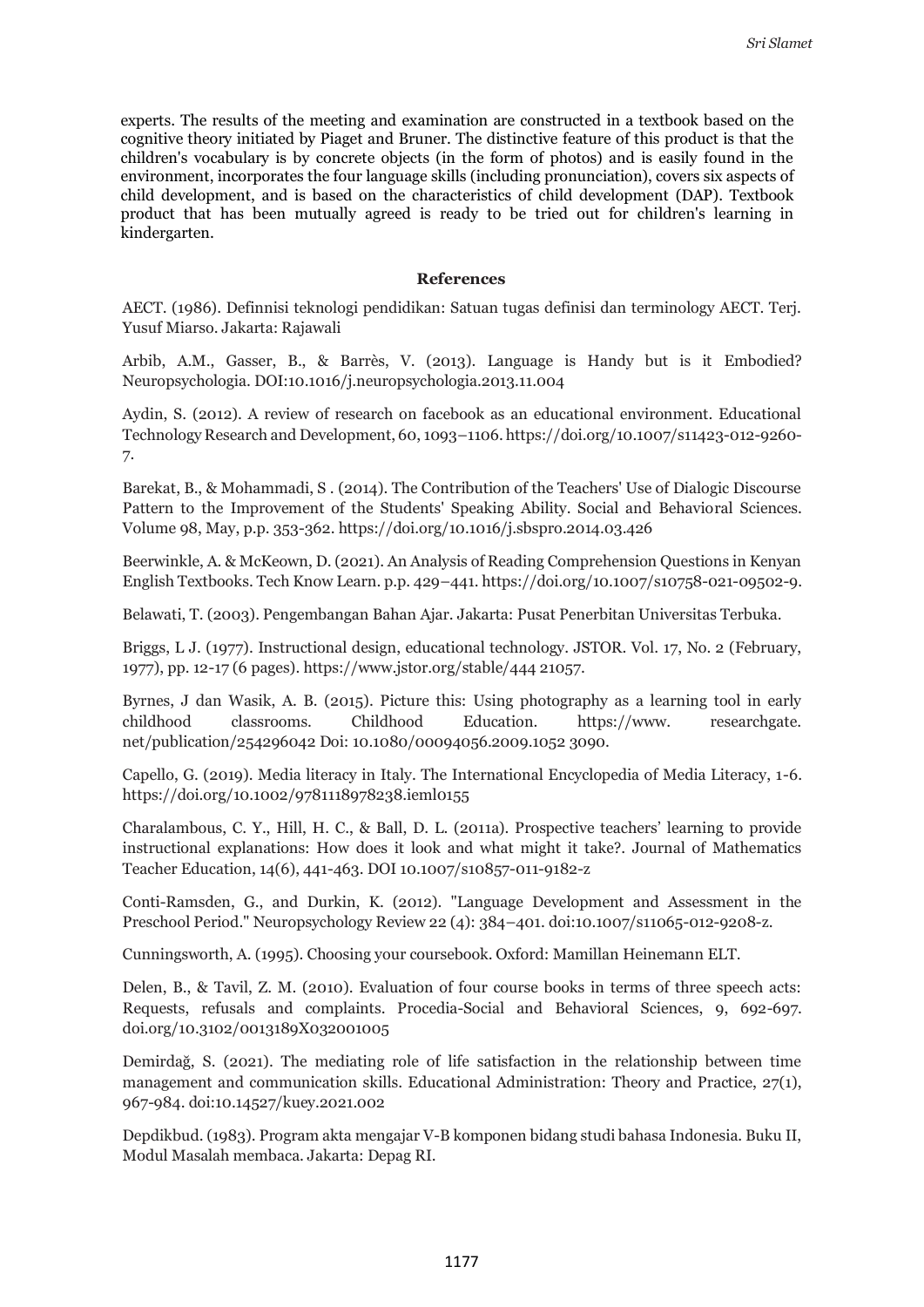Field TM, Woodson R, Greenberg R, Cohen D. (1982). Discrimination and imitation of facial expression by neonates. National Library of Medicine. Oct 8;218(4568):179-81. doi: 10.1126/science.7123230.

Florensa, I., Bosch, M. & Gascón, J. (2021). Question–answer maps as an epistemological tool in teacher education. Journal of Mathematics Teacher Education volume 24, p.p 203–225.

Hatch, E. & Brown, C. 1995. Vocabulary, semantics, and language education. Cambridge: Cambridge University Press

Hurlock, E.B. (1983). Development psychology: A life spand approach. New Delhi: Tata McGraw-Hill.

Hutchinson, T., & Torres, E. (1994). The textbook as an agent of change. ELT Journal Volume 48/4. 315-328. https://doi.org/10.1093/elt/48.4.315.

Ivanova, I., Horton, S.W., Swets, B., Kleinman, D., & Ferreira, S.V. (2020). Structural alignment in dialogue and monologue (and what attention may have to do with it). Journal of Memory and Language. Volume 110, February 2020, 104052. https://doi.org/10.1016/j.jml.2019.104052

Izumi, T. S., Ro, Y., Han, J., & Yoko I. (2017). Japanese and Korean kindergarteners' perspectives of play using photos. International Journal of Educational Psychology, 6(1), 45-66. doi: 10.17583/ijep.2017.2049 http://files.eric.ed.gov/fulltext/EJ1135191.pdf.

Kelly, A. (2004). Introduction to the learning sciences methodology strand. The Journal of the Learning Sciences Vol. 13, No. 1, Design-Based Research: Clarifying the Terms., pp. 115-128

McDonough, J., Shaw, C., & Masuhara, H. (2013). Materials and methods in ELT: A teacher's guide. West Sussex: John Wiley & Sons.

Miles, M. B, & A.M. Huberman. (1984). Qualitative data analysis. Beverley Hills: Sage Pub.

Nasution, S. (2010). Berbagai pendekatan dalam proses belajar dan mengajar. Jakarta: Bumi Aksara)

National Education Association. (1969). Audiovisual instruction development, New media and college teaching. Washington, D.C.: NEA

Nesari, J.A. (2015). Dialogism versus Monologism: A Bakhtinian Approach to Teaching. Social and Behavioral Sciences. Volume 205, October, p.p 642-647. https://doi.org/10.1016/j.sbspro.2015.09.101

Obiwelouzo, E. P., & Melafa, O. M. (2014). Strategies for enhancing language development as a necessary foundation for early childhood education. Journal of Education and Practice, 5(5), 147- 155. Retrieved from www.iiste.org

Ormrod, J. E. (2008). Educational psychology: Developing learners. Terj. Wahyu Indianti. psikologi pendidikan membantu siswa tumbuh dan berkembang, cet. ke-6, Jakarta: Erlangga.

Parceval, F & Ellington, H. (1984). Teknologi pendidikan. Terj. Sudjarwo Jakarta: Erlangga.

Piaget, J. (1988). Antara Tindakan dan Pikiran. Terj. Agus Cremers. Jakarta: PT Gramedia.

Plomp, T., & Nieven, N. (2007). An introduction to educational design research. In Proceedings of the Seminar Conducted at the East China Normal University, Shanghai (PR China), November 23- 26, 2007. Enschede: Netherlands Institute for Curriculum Development.

Prastowo, A. (2013). Panduan kreatif membuat bahan ajar inovatif. Yogyakarta: Diva Press.